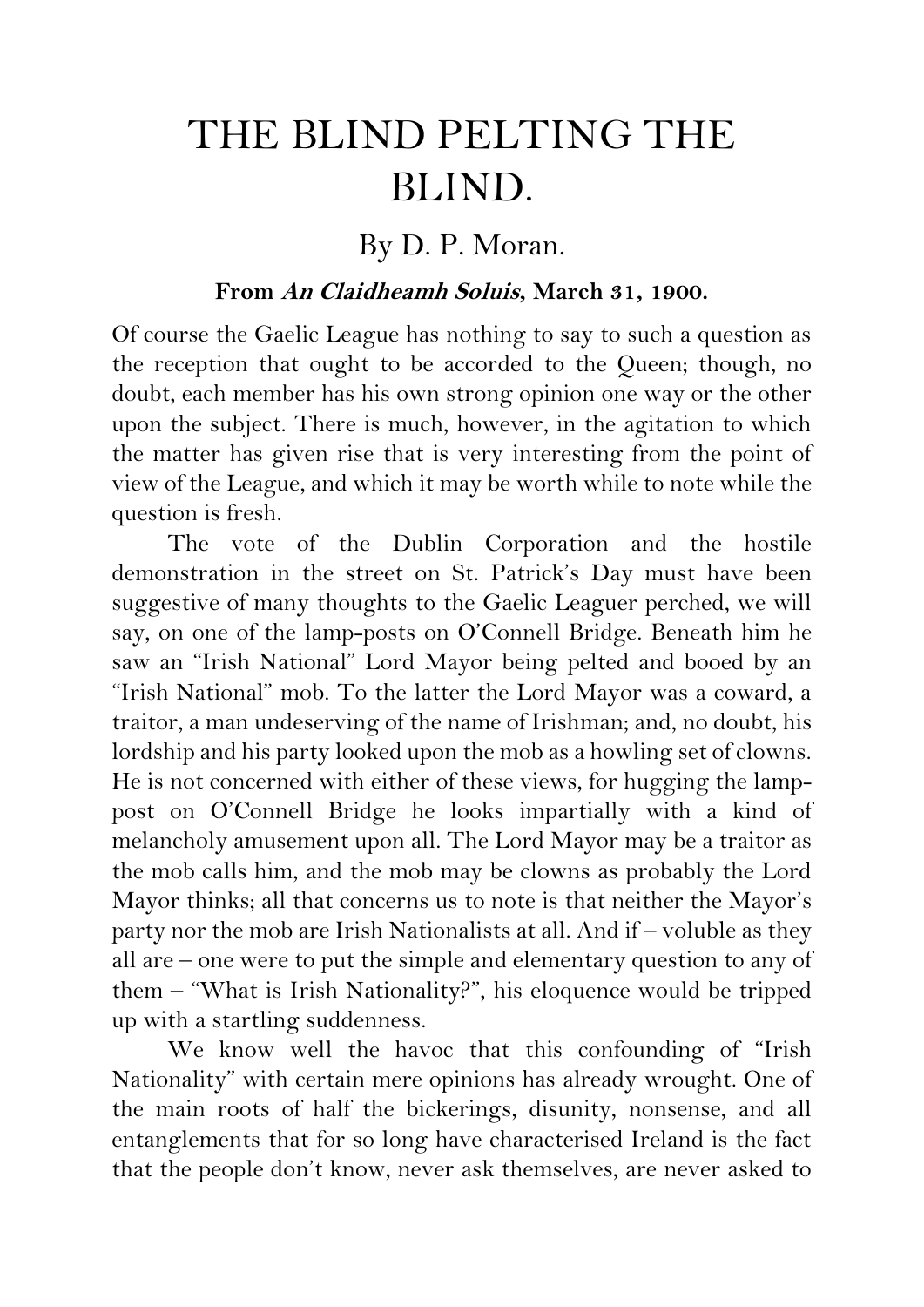ask themselves – What is Nationality? I would lay a wager that if you were to button-hole any member of that loud shouting crowd – anyone of whom is bursting with a desire to give ten thousand lives for his country – and demand of him – "What is Nationality?", and if you don't know why the dickens do you come out into the streets to howl about it for – he would blacken your eye for you, and call you a strongly qualified traitor by way of an answer.

Whether the Queen, driving through the streets of Dublin, is merely the head of the Constitution which all reasonable Irishmen – except those who are buying guns, laying in stores, and organising armies for the overthrow of her sway – are content to admit that she is, or whether she symbolises the British power in Ireland, against which most Irishmen are in revolt, is an important question, upon the answer to which the reception to be accorded to the Queen largely hinges. What I particularly want to point out is this, that modern "Irish Nationality" is such a curious thing that if on a concrete question of this kind a man holds up his hand for one side he is an "Irish Nationalist," but if he holds it up on the other he is not a Nationalist at all; and indeed it is in England or some other benighted place that he ought to have been born. He might be a "Nationalist" in the morning, and not a "Nationalist" at mid-day, and he might possibly come back to the true fold again in the evening, for there is none of us who has not often had occasion to change his opinion in the space of twenty-four hours.

The fact is, as we in the Gaelic League well know, "Irish Nationality" has long since drifted away from its true meaning. It now stands for a few opinions which the elect are required to utter like a parrot. When Lord Mayors and others of that kind want to sail anywhere on the strength of the mob's wind, they utter the parrot cries with much warmth and gesticulation, and the mob commences to blow its dead best. Having sailed to the end of the journey, Lord Mayors and others sometimes start thinking in a dull kind of way, and sometimes, from the high ground of their superior positions, they see a cosy nook wherein they would like to rest their little heads. It strikes them suddenly that parrot cries are only parrot cries, and ought to constitute no obstacle in the way of personal ambition. The mob then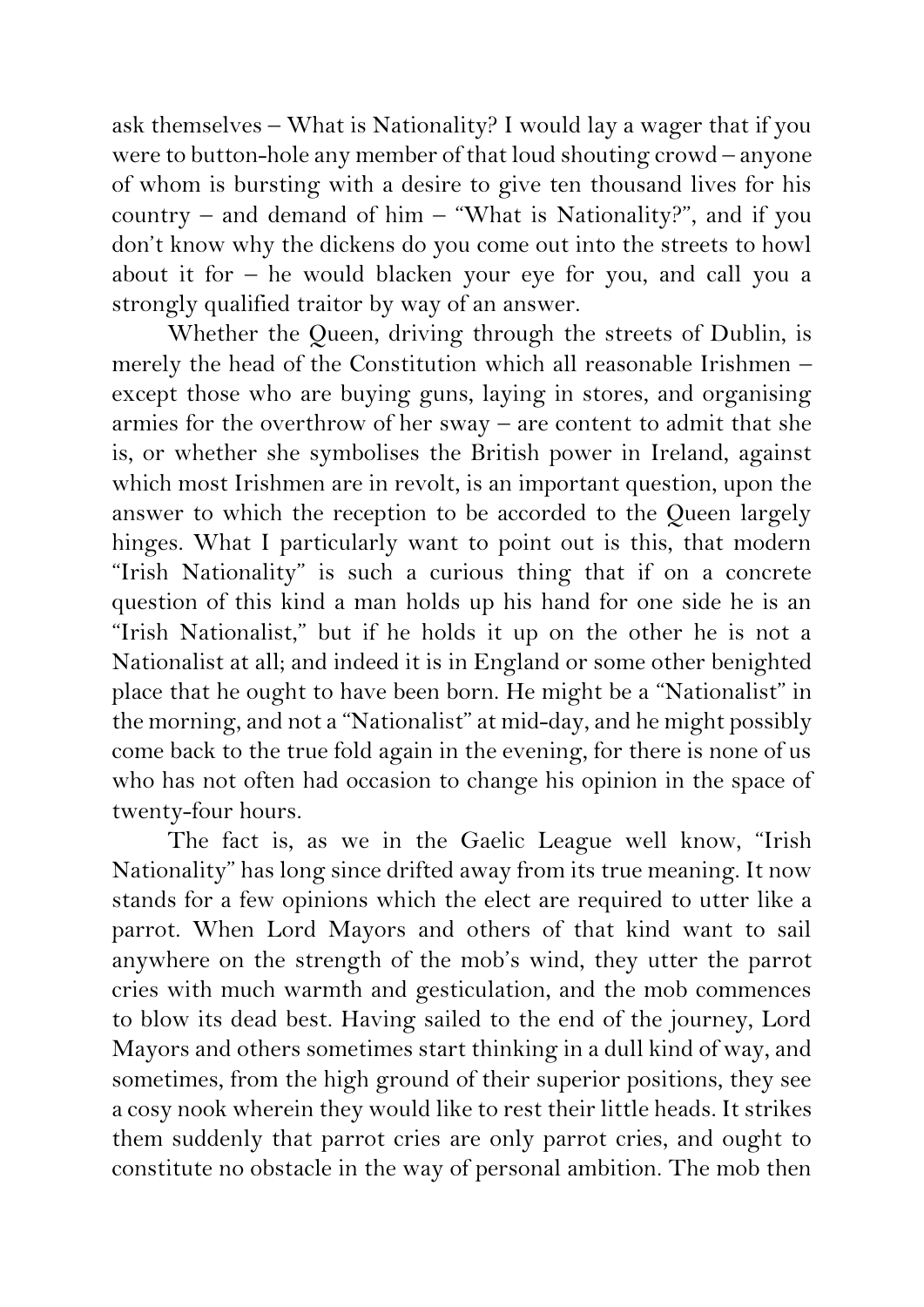finding that all its wind has been blown in vain gets enraged and cries "traitor." The Lord Mayors and others smirk in their cosy nooks and retort "fools." The mob, feeling in its heart that the caps fits it, throw stones. But, bless you, Lord Mayors and other don't mind that if only the stones strike someone else. And that is "Irish Nationality" as seen from a lamp-post on O'Connell Bridge on St. Patrick's Day.

It is none of our business as Gaelic Leaguers to take part in the shoutings or counter-shoutings of various different schools of "Nationalists." But we are within our right and proper sphere in insisting that neither side, or any conceivable variation of either side, has any right whatever to arrogate to itself the title of "Irish Nationalists." The fact that they have successfully annexed that title has led the country astray for a century. Were Gaelic Leaguers to put the plain question, "What, sir, do you mean by Irish Nationality?" to every gentleman seeking office or position of any kind in the gift of the people it would lead to much enlightenment on the muddled state of thinking prevalent in the country at the present time. It might also clear the air and lead to a more rational conception of what Nationality is.

The briefest definition of Nationality that I could attempt is, that a Nation is composed of a body and soul, and that all efforts to nourish and develop one or the other along natural and traditional lines make up the sum total of National endeavour. It seems absurd to me to select a few aims and opinions and label them "Nationality" to the exclusion of the rest; it seems ridiculous to me to call the re-instatement of the evicted tenants a "National" work, and refuse that qualifying adjective to, say, the main drainage of Dublin; for surely it is as necessary for the good of the nation that Dublin should be healthy as that the evicted tenants should be given the wherewithal to live. Mr. Plunkett's movement, the Temperance movement, and every other movement making for the material and moral health of the people, and which is in harmony with the country's traditions, are essentially National, on whichever side they may be. But a number of people shouting about "Nationality" in English, and doing nothing else, are not only ridiculous, but are West Britons to boot.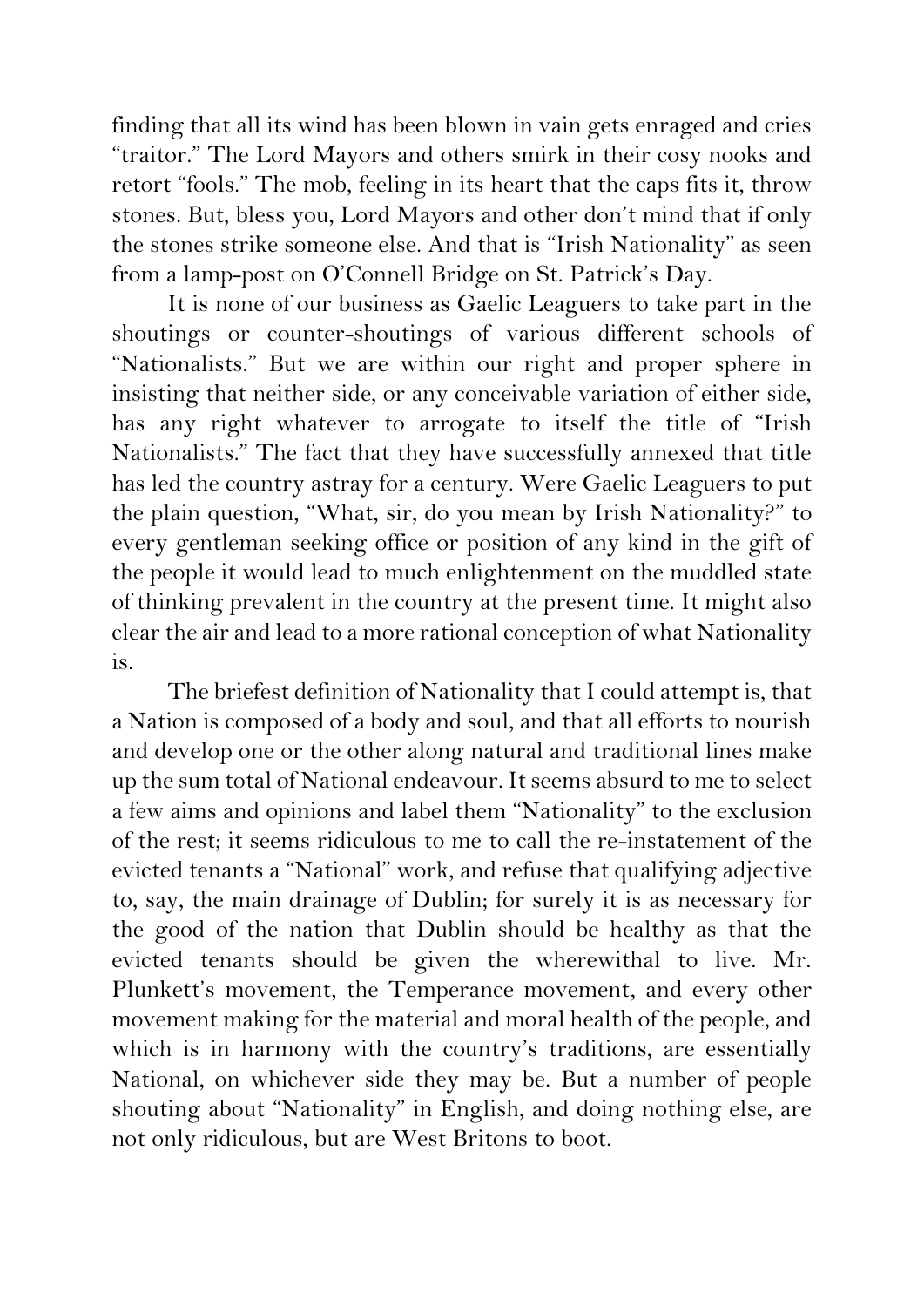We have got to learn that as an army marches on its stomach so must a nation; and that a hungry nation without resources, like a hungry man in like circumstances, must either starve or beg. It is nonsense to talk of independence with nothing in your stomach. If Queen's visits will bring a few million pounds into the country may people will, whether they think it spirited or not, shout and hooroo for it whatever "National" nostrums they may have swallowed when they wanted favours from the populace. If the tourist traffic is calculated to vulgarise and Anglicise the people, as I think most of us are agreed that it is, that consideration will not diminish to any appreciable degree the welcome that tourists will receive from all who have a pecuniary interest in their flittings to and fro. We can't stop the tourist traffic by preaching or fine reasoning, and under these circumstances there are only two courses to pursue; one is to look to our defences, and pile up the Gaelic barricade as quickly as possible, and the other to turn the mind of the people on to the immediate necessity of developing their own economic resources if they want to carry themselves with an independent spirit. All the eloquence that Ireland ever produced will not restrain an unfortunate hungry beggar from bending the knee for a copper, and no sensible man will pour much wrath on the poor beggar for his lack of spirit. If the beggar swaggers about talking finely of independence and ideals, and airs his contempt for those for whose money he is willing to bow low, he is indeed, pitiful and ridiculous, as well as poor. Perhaps no section of the people in the country are as conscious of the necessity of showing for material prosperity and independence if their ideals are to be realised as the members of the Gaelic League. The League, unlike other organisations, has never claimed for itself that it is the sole depository of "Nationality;" its position is, that it is a big and necessary cogwheel in the great machine. No people are more conscious than we that when all of us speak Irish bread will still remain the staff of life, and that the Irish-speaking children of the future will be born in original sin.

The only conceivable "Irish Nationalist," it appears to me, is he who is a lineal descendant of distinct Irish tradition; and he may be a knave or a saint, a fool or a genius, but whatever he may be, whether he accepts or rejects any opinion or set of opinions, he is and will